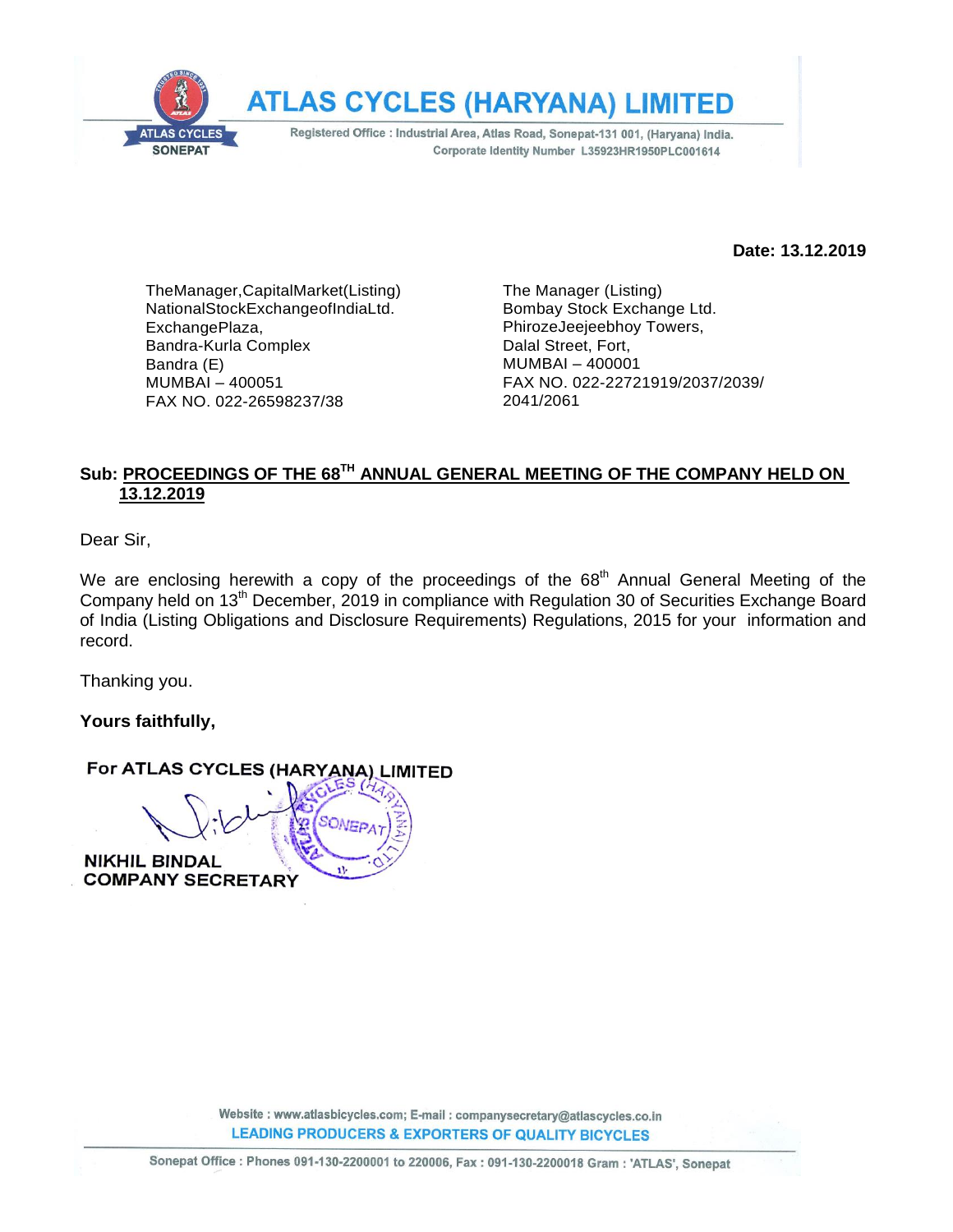

# **ATLAS CYCLES (HARYANA) LIMITED**

**PROCEEDINGS OF THE 68 TH ANNUAL GENERAL MEETING OF THE MEMBERS OF M/S ATLAS CYCLES (HARYANA) LIMITED HELD AT BULBUL HOTEL, 208-L, MODEL TOWN, ATLAS ROAD, SONEPAT 131001, HARYANA ON FRIDAY, 13TH DECEMBER, 2019 AT 3.00 P.M.**

**Meeting Commenced at:** 3.00 P.M. **Meeting Concluded at:** 3.30 P.M.

#### **DIRECTORS PRESENT**

| : Chairman of the AGM,<br>Non Executive Director,<br>Chairman of Stakeholders Relationship<br>Committee                                      |
|----------------------------------------------------------------------------------------------------------------------------------------------|
| : Independent Director,<br><b>Chairman of Audit Committee</b>                                                                                |
| : Whole Time Director                                                                                                                        |
|                                                                                                                                              |
| : For Mehra Khanna & Company,<br>Scrutinizer for E-voting and Ballot                                                                         |
| : For Dinesh Nangru & Company,<br><b>Statutory Auditors</b>                                                                                  |
| : For Mukesh Arora & Co.,<br><b>Secretarial Auditors</b>                                                                                     |
| : Company Secretary                                                                                                                          |
| Website : www.atlasbicycles.com; E-mail : companysecretary@atlascycles.co.in<br><b>LEADING PRODUCERS &amp; EXPORTERS OF QUALITY BICYCLES</b> |
|                                                                                                                                              |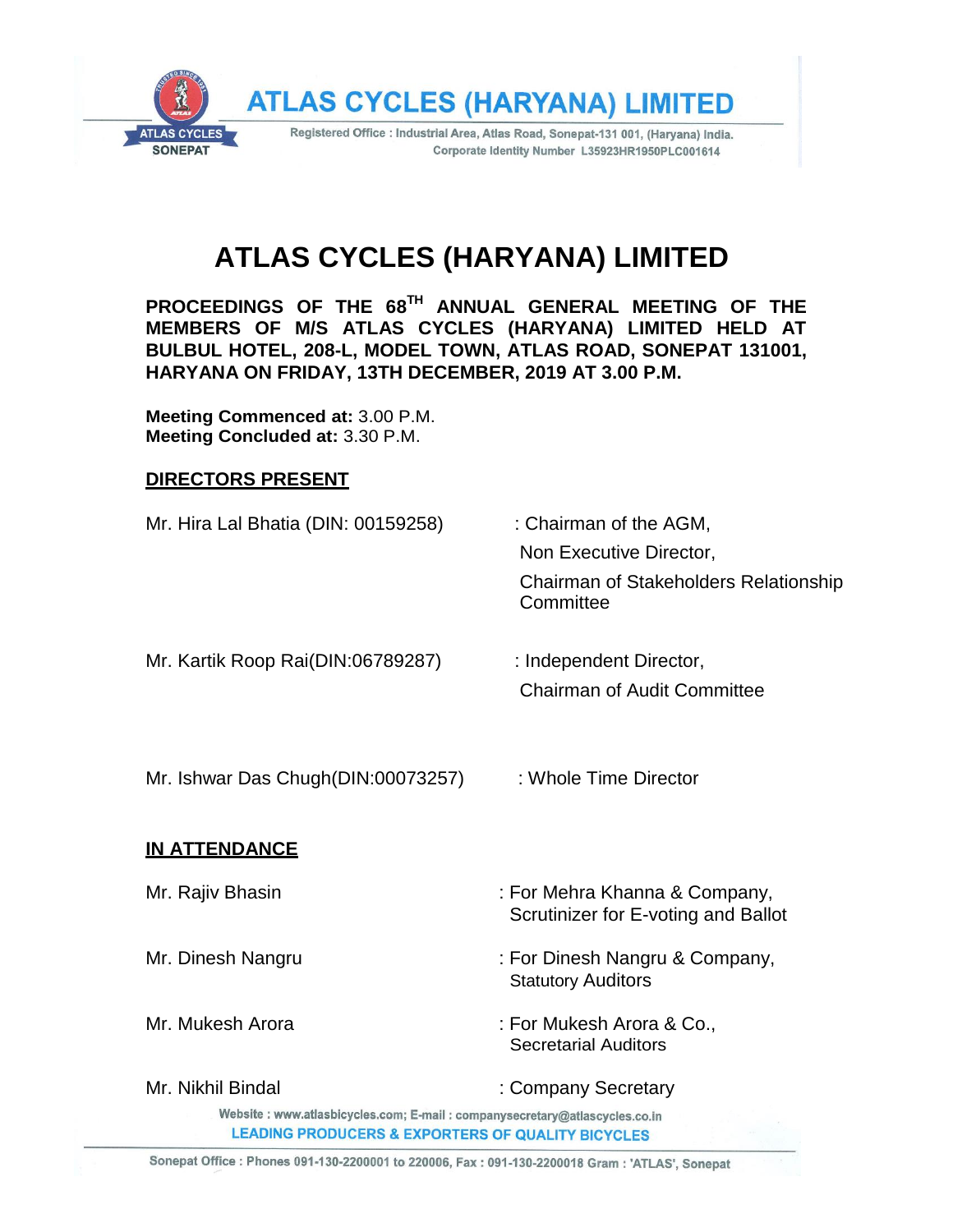

#### **MEMBERS**

| In person | 104 |
|-----------|-----|
| Proxies   | 27  |
| E-Voting  | 13  |

Mr. Hira Lal Bhatia, Non Executive Director of the Company, was elected as Chairman of the Meeting.

The relevant documents relating to agenda of the Meeting were kept open and accessible during the continuance of the meeting to the members present.

At 03:00 P.M., Mr. Hira Lal Bhatia (DIN: 00159258), Chairman, commenced the Meeting by welcoming the members to the 68th Annual General Meeting of the Company.

The Company Secretary, with the permission of Chairman, informed the members of the Company that the requisite quorum of 30 members present personally being present, the meeting was called to order. It was also ensured that requisite quorum is present throughout the proceedings of the meeting and the meeting is in order.

It was informed that Ms. Sadhna Syal, Additional Director (Independent Woman Director capacity) and Mr. Sanjiv Kavaljit Singh, Independent Director could not attend this Annual General Meeting due to their other commitments.

With the permission of the members present, Notice convening the 68<sup>th</sup> Annual General Meeting alongwith its Explanatory Statement, Directors' Report / Board's Report, Balance Sheet as on 31.03.2019 and Statement of Profit & Loss for the period of 12 months ended on 31.03.2019 along with its notes both stand alone and consolidated were taken as read and Statutory Auditors' Audit Report and Secretarial Auditors' Audit Report were taken as read.

Thereafter it was informed that pursuant to the provisions of Section 108 of the Companies Act, 2013 read with Rule 20 of the Companies (Management and Administration) Rules, 2014, the Company had extended the e-voting facility to its Members in respect of businesses to be transacted at the Annual General

> Website : www.atlasbicycles.com; E-mail : companysecretary@atlascycles.co.in **LEADING PRODUCERS & EXPORTERS OF QUALITY BICYCLES**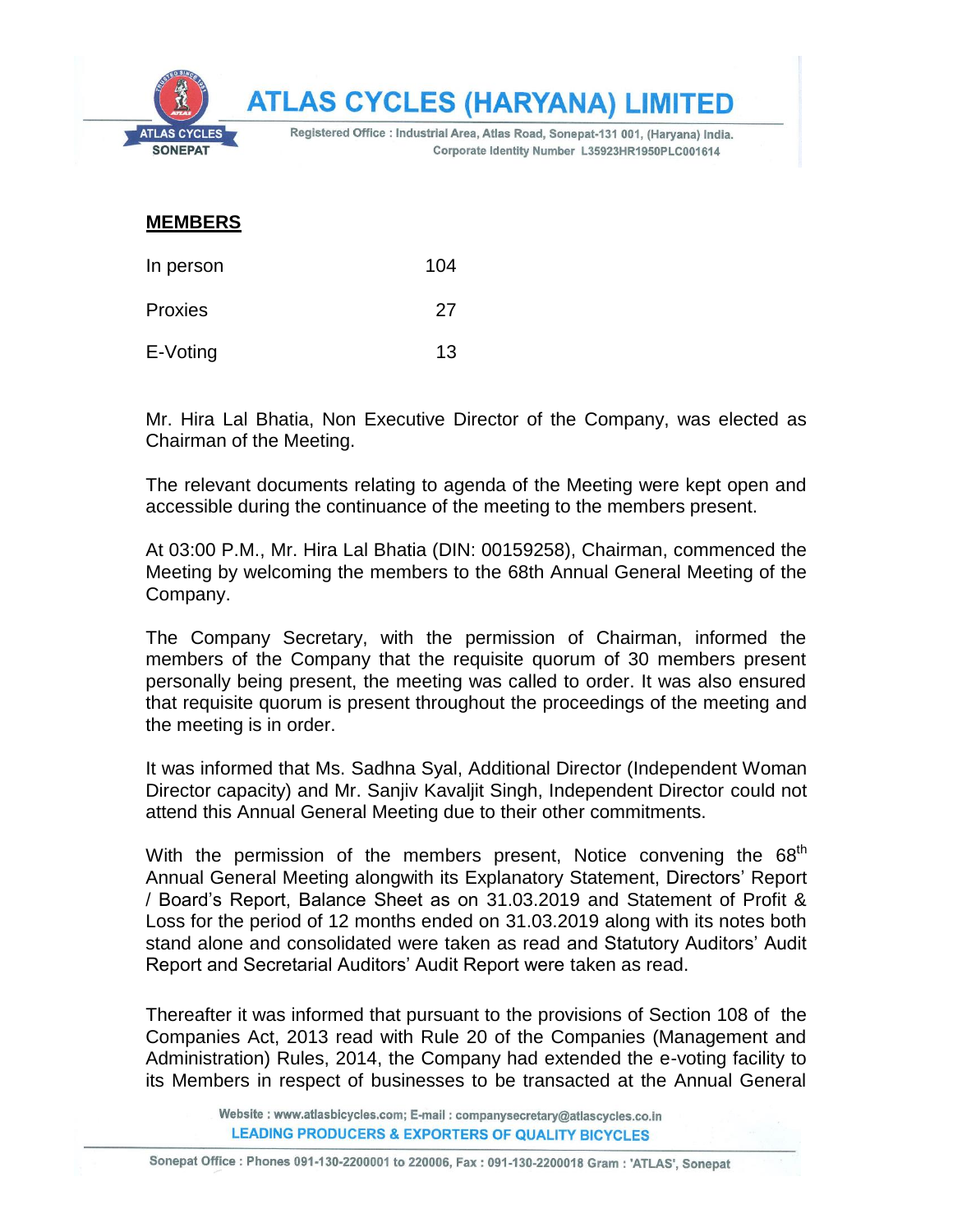**ATLAS CYCLES (HARYANA) LIMITED** 



Registered Office : Industrial Area, Atlas Road, Sonepat-131 001, (Haryana) India. Corporate Identity Number L35923HR1950PLC001614

Meeting of the Company. The e-voting commenced from 9:00 A.M. on Tuesday,  $10^{th}$  December 2019 and ends at 5:00 P.M. on Thursday, 12<sup>th</sup> December 2019 and Mr. Rajiv Bhasin, of M/s Mehra Khanna & Co., Practicing Chartered Accountant, was appointed as the Scrutinizer by the Board of Directors for scrutinizing the e-voting process and ballot process. The shareholders who had not casted their votes through e-voting facility were given option to cast their votes through ballot paper. The 1 (one) resolution proposed to be passed as Ordinary Business relating to approval of Financial Statements and 4 (four) resolutions proposed to be passed as Special Resolution in Special Business relating to

- 1. Re-appointment of retiring Director Mr. Hira Lal Bhatia(DIN: 00159258),
- 2. Re-appointment of Mr. Sanjiv Kavaljit Singh (DIN: 00015689) as Independent Director from 30th December, 2019 up to 29th December, 2024.
- 3. Re-appointment of Mr. Kartik Roop Rai (DIN: 06789287) as Independent Director from 30th December, 2019 up to 29th December, 2024
- 4. Appointment of Ms. Sadhna Syal (DIN:07837529) as an Independent Director from 29th October, 2019 up to 28th October, 2024

Mr. Rajiv Bhasin, Scrutinizer, inspected the Ballot Box to be empty and locked and kept it in front of the dias for shareholders to put in their duly filled in and signed ballot papers and cast their votes.

Once the voting process was complete under careful supervision of the Chairman, the ballot box was handed over to Mr. Rajiv Bhasin of M/s. Mehra Khanna & Company, Scrutinizer and meeting concluded.

Then after the conclusion of meeting, the Scrutinizer unlocked the ballot box in presence of 2 witnesses who were not in the employment of the Company. The Scrutinizer then scrutinized all votes casted via e-voting system and ballot papers and submitted his report dated  $13<sup>th</sup>$  December, 2019 to Mr. Hira Lal Bhatia, Chairman of the Meeting. With the approval of the Chairman following results were declared and posted on the website of the Company www.atlasbicycles.com and were intimated to National Securities Depository Limited (NSDL), National Stock Exchange of India Ltd.(NSE), BSE Limited (BSE) and Mas Services Limited, Registrar & Transfer Agent:

# **ORDINARY BUSINESS :**

### **ITEM NO. 1: ADOPTION OF AUDITED FINANCIAL STATEMENTS AND**

Website: www.atlasbicycles.com; E-mail: companysecretary@atlascycles.co.in **LEADING PRODUCERS & EXPORTERS OF QUALITY BICYCLES**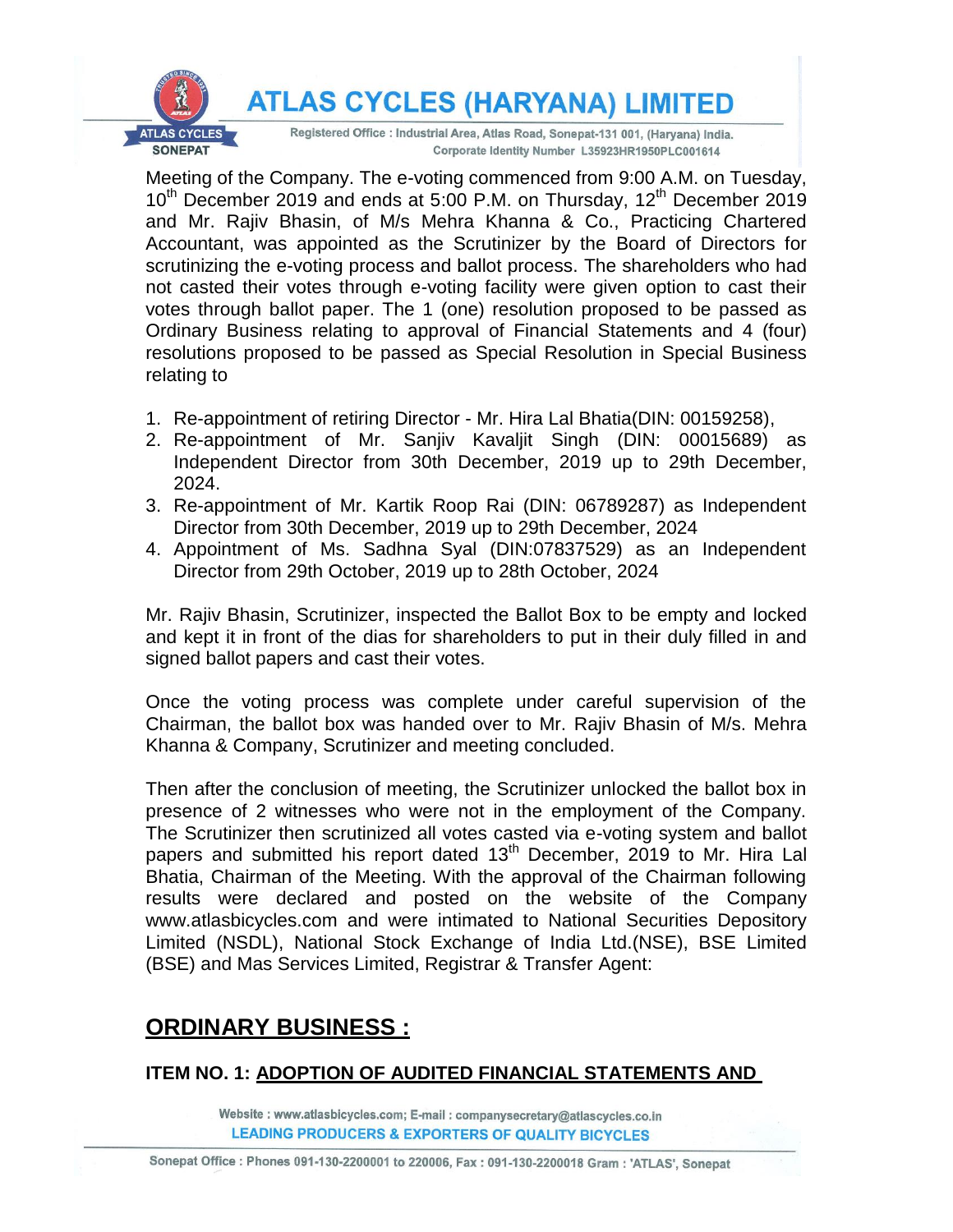

#### **REPORTS**

Passed as an Ordinary resolution via E-voting and Ballot Process :-

#### **"RESOLVED THAT**

- (a) Audited Standalone Financial Statements of the Company for the financial year ended March 31, 2019 and the Reports of the Board of Directors and Auditors thereon; an
- (b) Audited Consolidated Financial Statements of the Company for the financial year ended March 31, 2019 and the Report of the Auditors thereon are received, considered and adopted."

| <b>Particulars</b>                              | No. of Votes<br>(In Equity Shares) | % of Voting |
|-------------------------------------------------|------------------------------------|-------------|
| Total votes casted through poll<br>and e-voting | 2414214                            | 37.12       |
| Voted in favour                                 | 2414214                            | 37.12       |
| Voted against                                   |                                    | 0.00        |
| <b>Invalid Votes</b>                            | 47                                 | 0.00        |

Note: % of voting is calculated on total paid up equity share capital i.e. 6503838 shares.

The resolution was passed as an Ordinary Resolution by requisite majority votes in its favour.

## **SPECIAL BUSINESS :**

#### **ITEM NO. 2** :- **Re-appointment of Mr. Hira Lal Bhatia as Non- Executive Director**

To consider and if thought fit, to pass with or without modification(s), the following resolution as **Special Resolution**:

**"RESOLVED THAT** pursuant to the approval of Board and subject to the provisions of Section 152 and other applicable provisions, if any, of the Companies Act, 2013 and the rules framed thereunder and the SEBI (Listing Obligations and Disclosure Requirements) Regulations, 2015 including any statutory modification or re-enactment(s) thereof for the time being in force and as per Articles of Association of the Company and such other approvals, as may be necessary, Mr. Hira Lal Bhatia(DIN:00159258), who retires by rotation

> Website : www.atlasbicycles.com; E-mail : companysecretary@atlascycles.co.in **LEADING PRODUCERS & EXPORTERS OF QUALITY BICYCLES**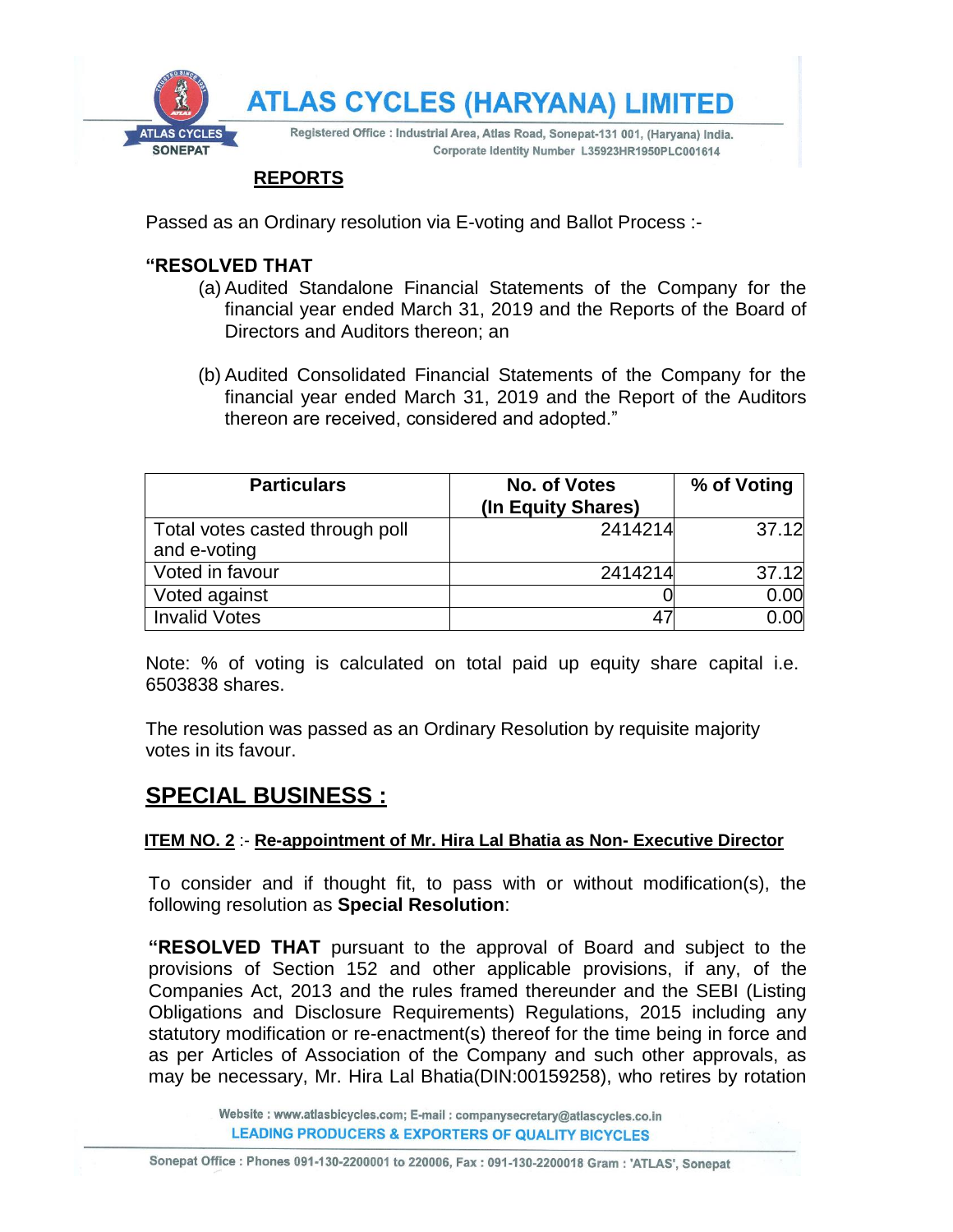

and being eligible, offers himself for re-appointment as Non -Executive Director of the Company, be and is hereby appointed as Non –Executive Director of the Company on the terms & conditions as may be decided by the Board;

**RESOLVED FURTHER THAT** the Board of Directors of the Company (which expression shall also include a Committee thereof) be authorised to take such steps as may be necessary including the delegation of all or any of its powers herein conferred to any Director(s), the Company Secretary or any other officer(s) of the Company for obtaining approvals, statutory, contractual or otherwise, in relation to the above and to settle all matters arising out of and incidental thereto and to execute all deeds, applications, documents and writings that may be required, on behalf of the Company and generally to do all acts, deeds, matters and things that may be necessary, proper, expedient or incidental for the purpose of giving effect to this resolution.**"**

| <b>Particulars</b>              | No. of Votes<br>(In Equity Shares) | % of Voting |
|---------------------------------|------------------------------------|-------------|
| Total votes casted through poll | 2414090                            | 37.12       |
| and e-voting                    |                                    |             |
| Voted in favour                 | 2413410                            | 37.11       |
| Voted against                   | 680                                | 0.01        |
| <b>Invalid Votes</b>            | 171                                | 0.00        |

Note: % of voting is calculated on total paid up equity share capital i.e. 6503838 shares.

The resolution was passed as Special Resolution by requisite majority votes in its favour.

#### **ITEM NO. 3** :- **Re-appointment of Mr. Sanjiv Kavaljit Singh (DIN: 00015689) as an Independent Director from 30th December, 2019 up to 29th December, 2024**

To consider and if thought fit, to pass with or without modification(s), the following resolution as **Special Resolution**:

**"RESOLVED THAT** pursuant to the provisions of Section 149 read with Schedule IV of the Companies Act, 2013, and Regulation 17 of the Securities and Exchange Board of India (Listing Obligations and Disclosure Requirements) Regulations, 2015, or any amendment thereto or modification thereof and on recommendation of Nomination and Remuneration Committee and approval of the Board, Mr. Sanjiv Kavaljit Singh (DIN: 00015689) an existing independent director whose term of five years will comes to an end on

> Website: www.atlasbicycles.com; E-mail: companysecretary@atlascycles.co.in **LEADING PRODUCERS & EXPORTERS OF QUALITY BICYCLES**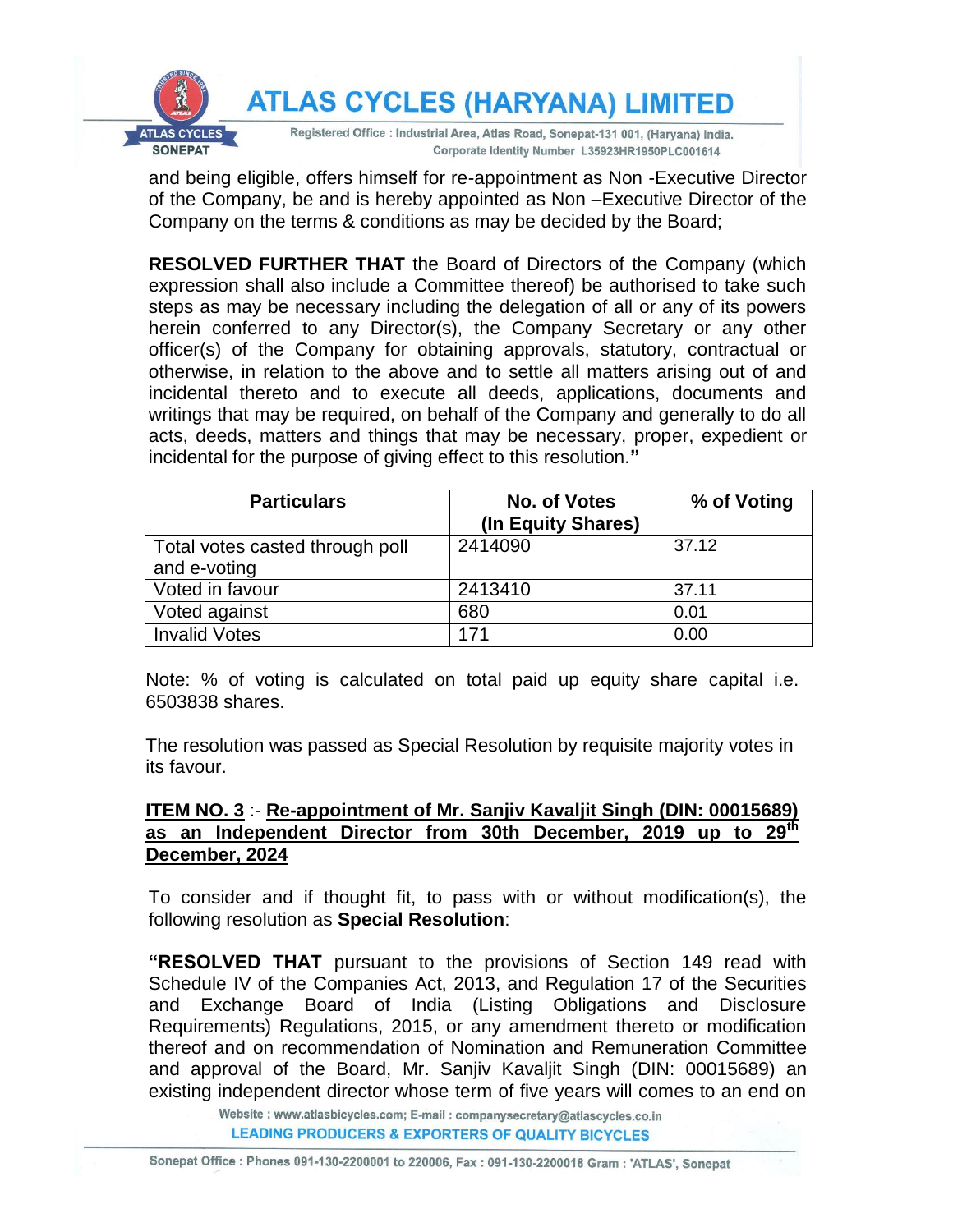

29<sup>th</sup> December, 2019 be and is hereby appointed as Independent Director of the Company for a further period of 5 years with effect from 30th December, 2019 up to 29th December, 2024;

**RESOLVED FURTHER THAT** the Board of Directors of the Company (which expression shall also include a Committee thereof) be authorised to take such steps as may be necessary including the delegation of all or any of its powers herein conferred to any Director(s), the Company Secretary or any other officer(s) of the Company to sign and file the necessary forms and other documents to be filed with the Registrar of Companies NCT of Delhi and Haryana/ Ministry of Corporate Affairs or any other authority and to do any act(s), deed(s), thing(s), matter(s) connected with the aforesaid matter or any other matter incidental thereto.**"**

| <b>Particulars</b>              | No. of Votes<br>(In Equity Shares) | % of Voting |
|---------------------------------|------------------------------------|-------------|
| Total votes casted through poll | 2414090                            | 37.12       |
| and e-voting                    |                                    |             |
| Voted in favour                 | 2413410                            | 37.11       |
| Voted against                   | 680                                | 0.01        |
| <b>Invalid Votes</b>            | 171                                | 0.00        |

Note: % of voting is calculated on total paid up equity share capital i.e. 6503838 shares.

The resolution was passed as Special Resolution by requisite majority votes in its favour.

#### **ITEM NO. 4: Re-appointment of Mr. Kartik Roop Rai (DIN: 06789287) as an Independent Director from 30th December, 2019 up to 29th December, 2024**

To consider and if thought fit, to pass with or without modification(s), the following resolution as **Special Resolution**:

**"RESOLVED THAT** pursuant to the provisions of Section 149 read with Schedule IV of the Companies Act, 2013, and Regulation 17 of the Securities and Exchange Board of India (Listing Obligations and Disclosure Requirements) Regulations, 2015, or any amendment thereto or modification thereof and on recommendation of Nomination and Remuneration Committee and approval of the Board, Mr. Kartik Roop Rai(DIN: 06789287) an existing independent director whose term of five years will comes to an end on  $29<sup>th</sup>$ 

> Website: www.atlasbicycles.com; E-mail: companysecretary@atlascycles.co.in **LEADING PRODUCERS & EXPORTERS OF QUALITY BICYCLES**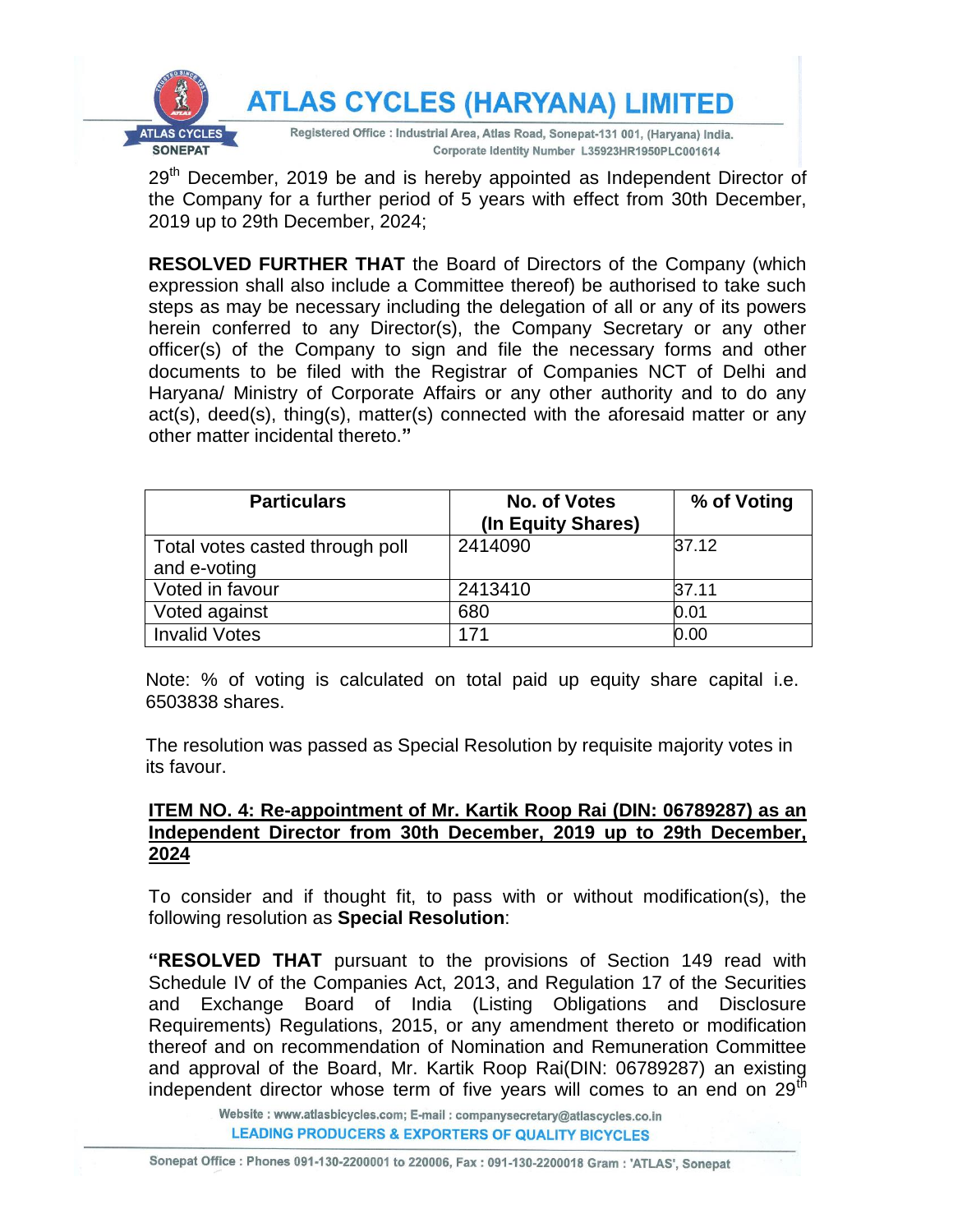

December, 2019 be and is hereby appointed as Independent Director of the Company for a further period of 5 years with effect from 30th December, 2019 up to 29th December, 2024;

**RESOLVED FURTHER THAT** the Board of Directors of the Company (which expression shall also include a Committee thereof) be authorised to take such steps as may be necessary including the delegation of all or any of its powers herein conferred to any Director(s), the Company Secretary or any other officer(s) of the Company to sign and file the necessary forms and other documents to be filed with the Registrar of Companies NCT of Delhi and Haryana/ Ministry of Corporate Affairs or any other authority and to do any act(s), deed(s), thing(s), matter(s) connected with the aforesaid matter or any other matter incidental thereto.**"**

| <b>Particulars</b>              | No. of Votes<br>(In Equity Shares) | % of Voting |
|---------------------------------|------------------------------------|-------------|
| Total votes casted through poll | 2414090                            | 37.12       |
| and e-voting                    |                                    |             |
| Voted in favour                 | 2413410                            | 37.11       |
| Voted against                   | 680                                | 0.01        |
| <b>Invalid Votes</b>            | 171                                | 0.00        |

Note: % of voting is calculated on total paid up equity share capital i.e. 6503838 shares.

The resolution was passed as Special Resolution by requisite majority votes in its favour.

#### **ITEM NO. 5: Appointment of Ms. Sadhna Syal (DIN:07837529) as an Independent Director from 29th October, 2019 up to 28th October, 2024**

To consider and if thought fit, to pass with or without modification(s), the following resolution as **Special Resolution**:

**"RESOLVED THAT** pursuant to the provisions of Section 149 read with Schedule IV of the Companies Act, 2013, and Regulation 17 of the Securities and Exchange Board of India (Listing Obligations and Disclosure Requirements) Regulations, 2015, or any amendment thereto or modification thereof and on recommendation of Nomination and Remuneration Committee and approval of the Board, Ms. Sadhna Syal (DIN: 07837529) be and is hereby appointed as Independent Director of the Company for a period of 5 years with effect from 29th October, 2019 up to 28th October, 2024 and shall not be liable

> Website : www.atlasbicycles.com; E-mail : companysecretary@atlascycles.co.in **LEADING PRODUCERS & EXPORTERS OF QUALITY BICYCLES**